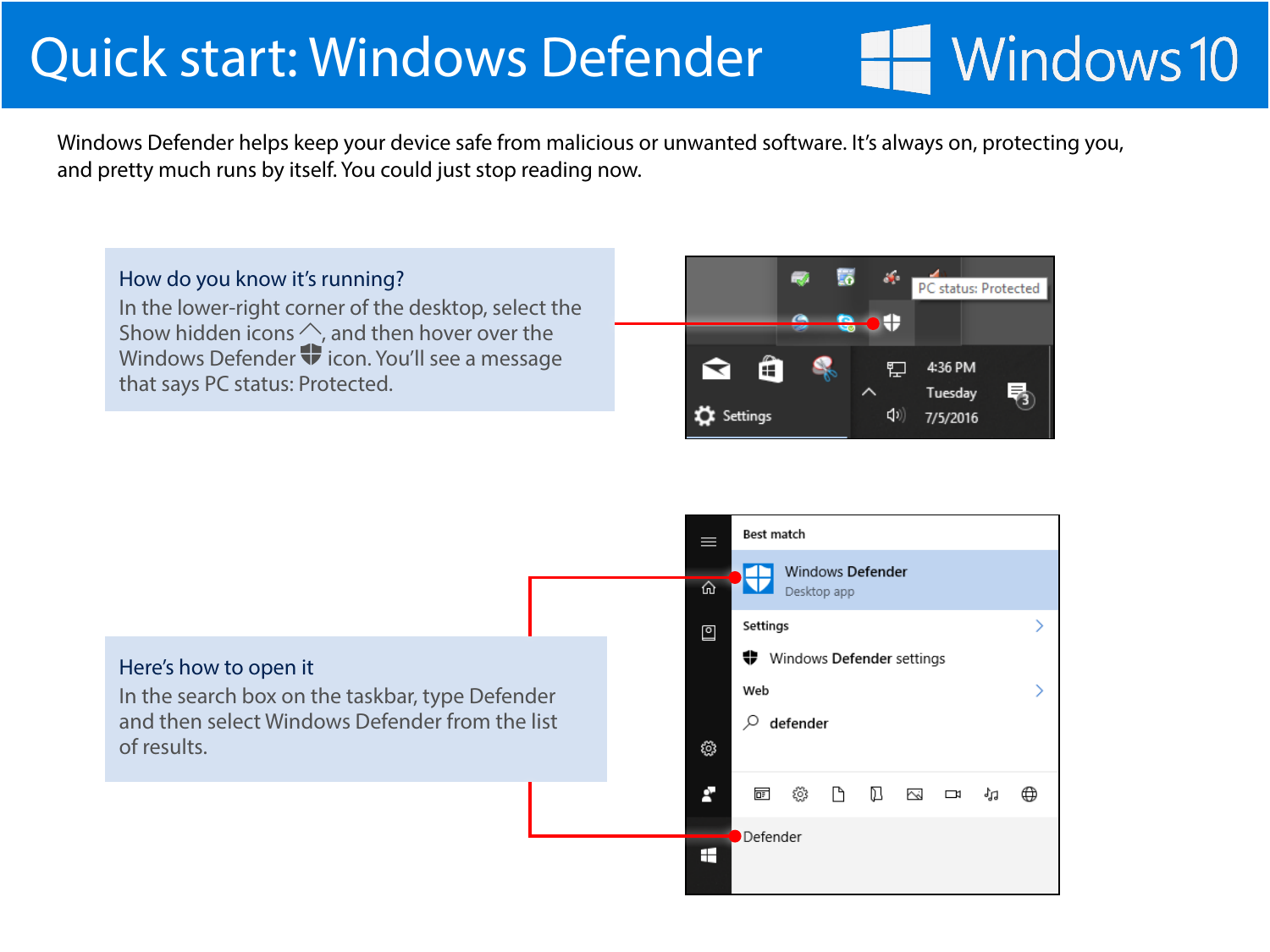# Windows 10

#### Get oriented

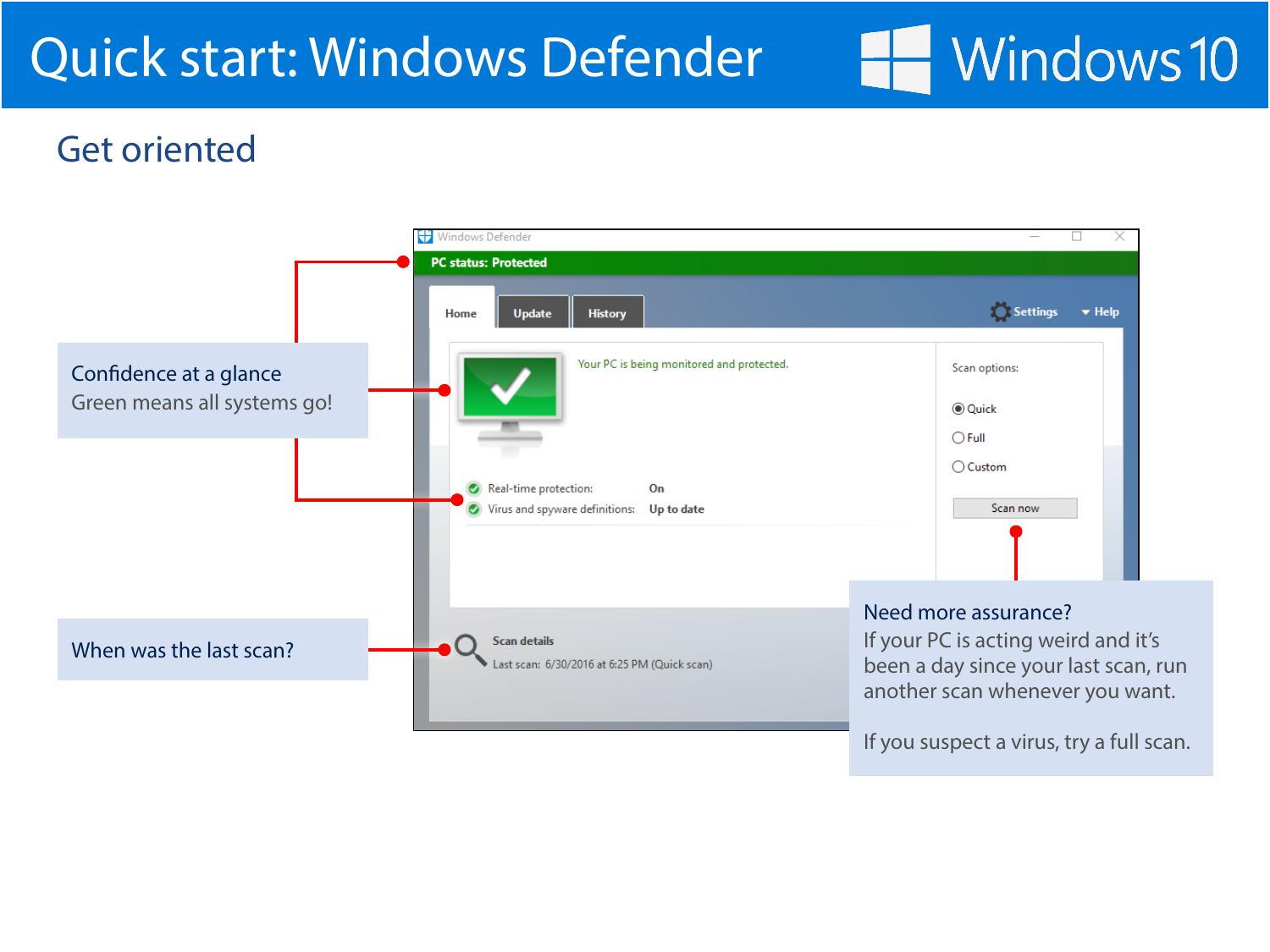## Windows 10

### Updates just happen



If you're going to do a scan... Look for a newer update first.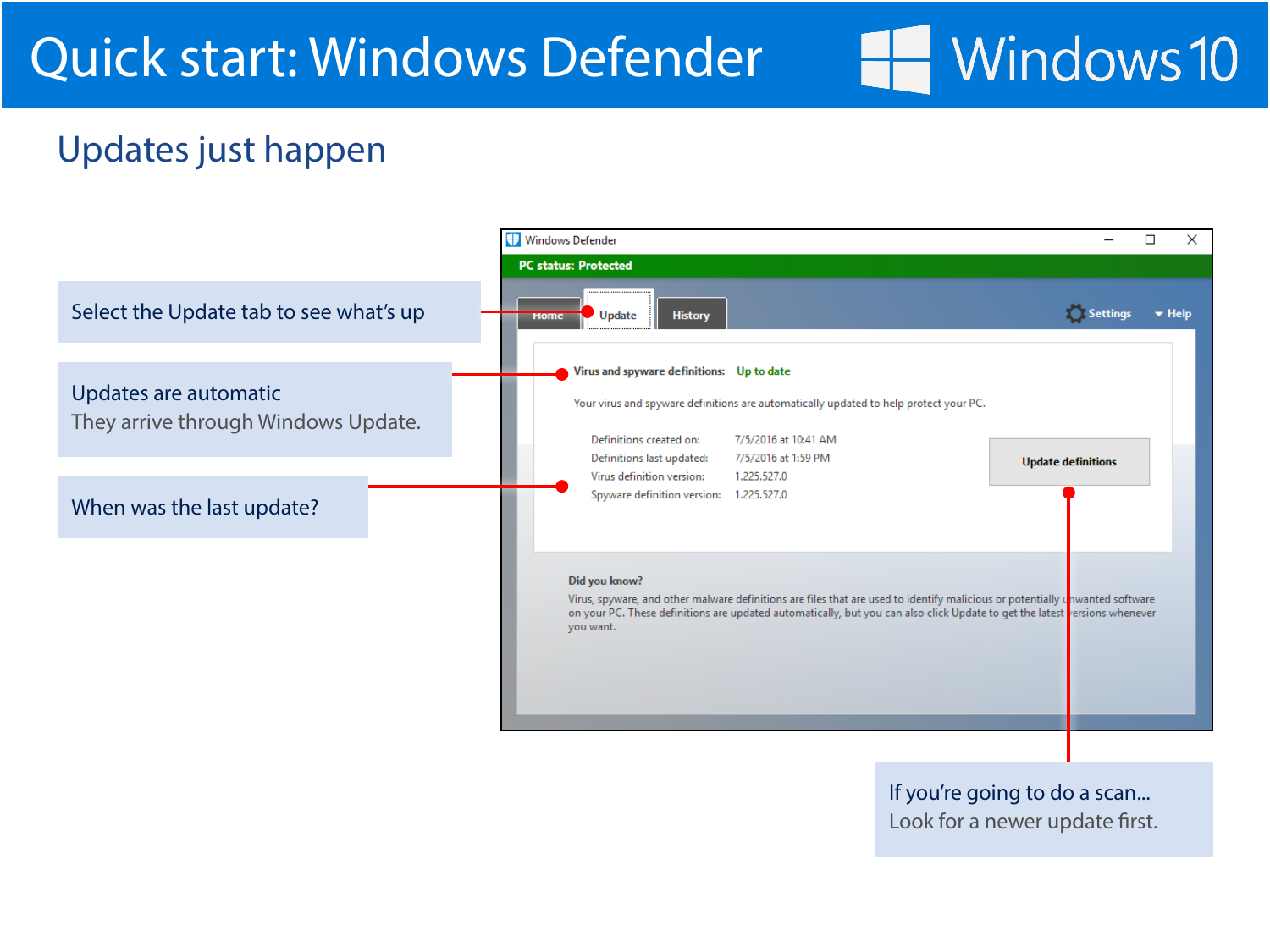## **Windows 10**

#### Make sense of the present by understanding the past

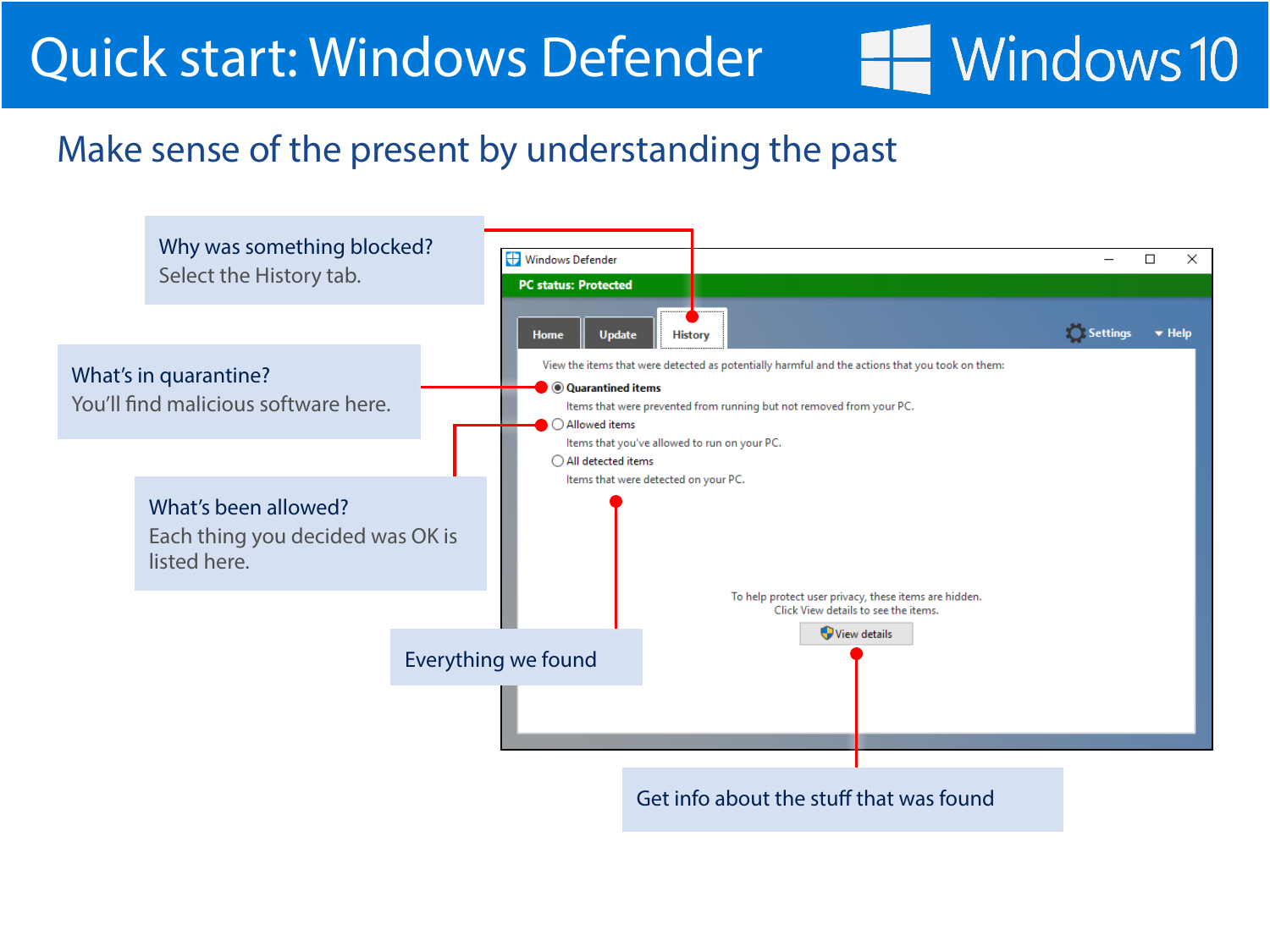#### Dig deep with Settings

If you like to get under the hood and customize, there are ways to improve the security of Windows Defender. (Or you can choose to make it less secure, but we don't recommend it.) All the knobs you can tweak are found in the Settings app.

Windows 10

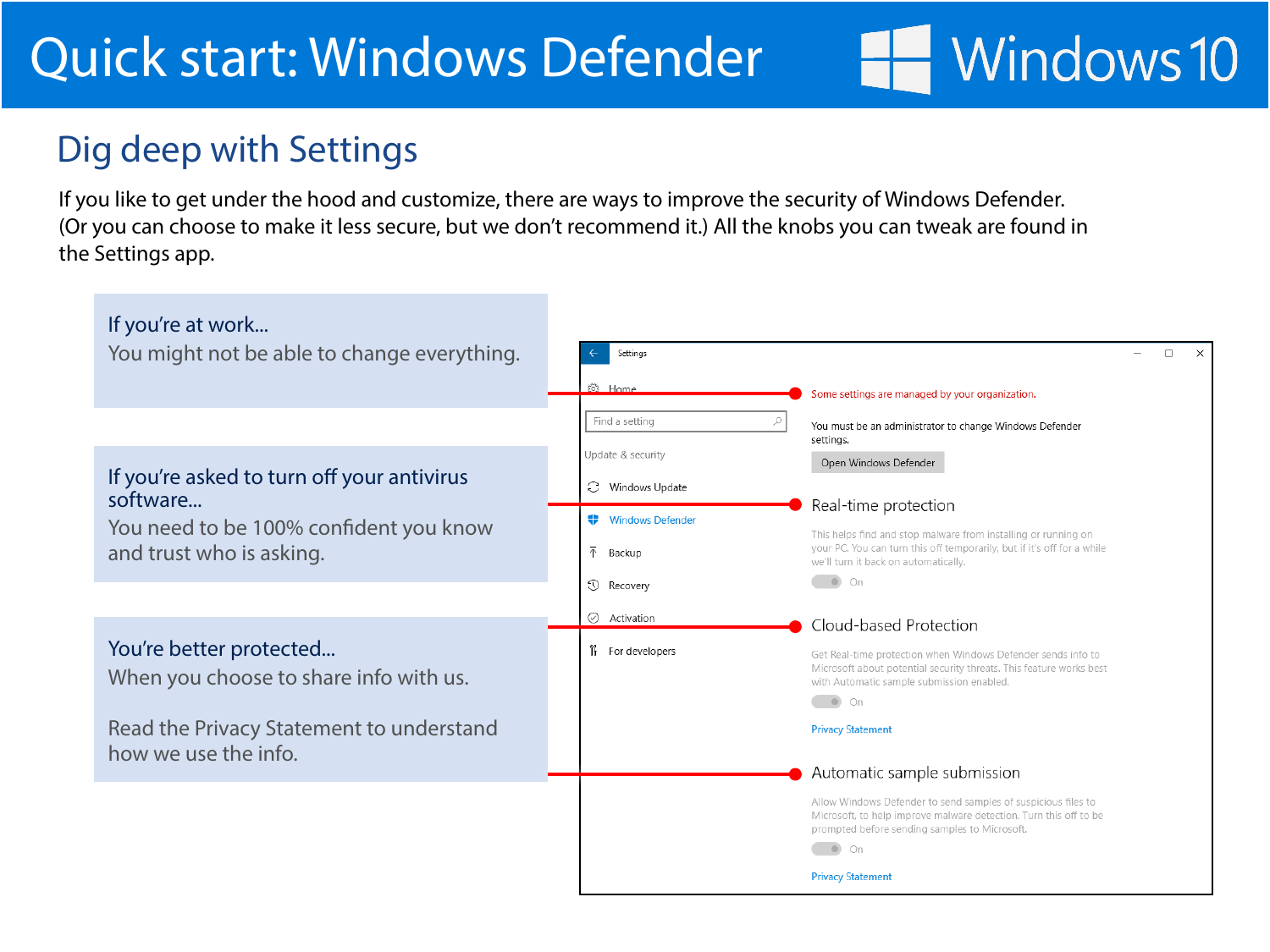## Windows 10

#### Dig even deeper with Settings

Keep scrolling the Settings page and you'll find even more to tailor.